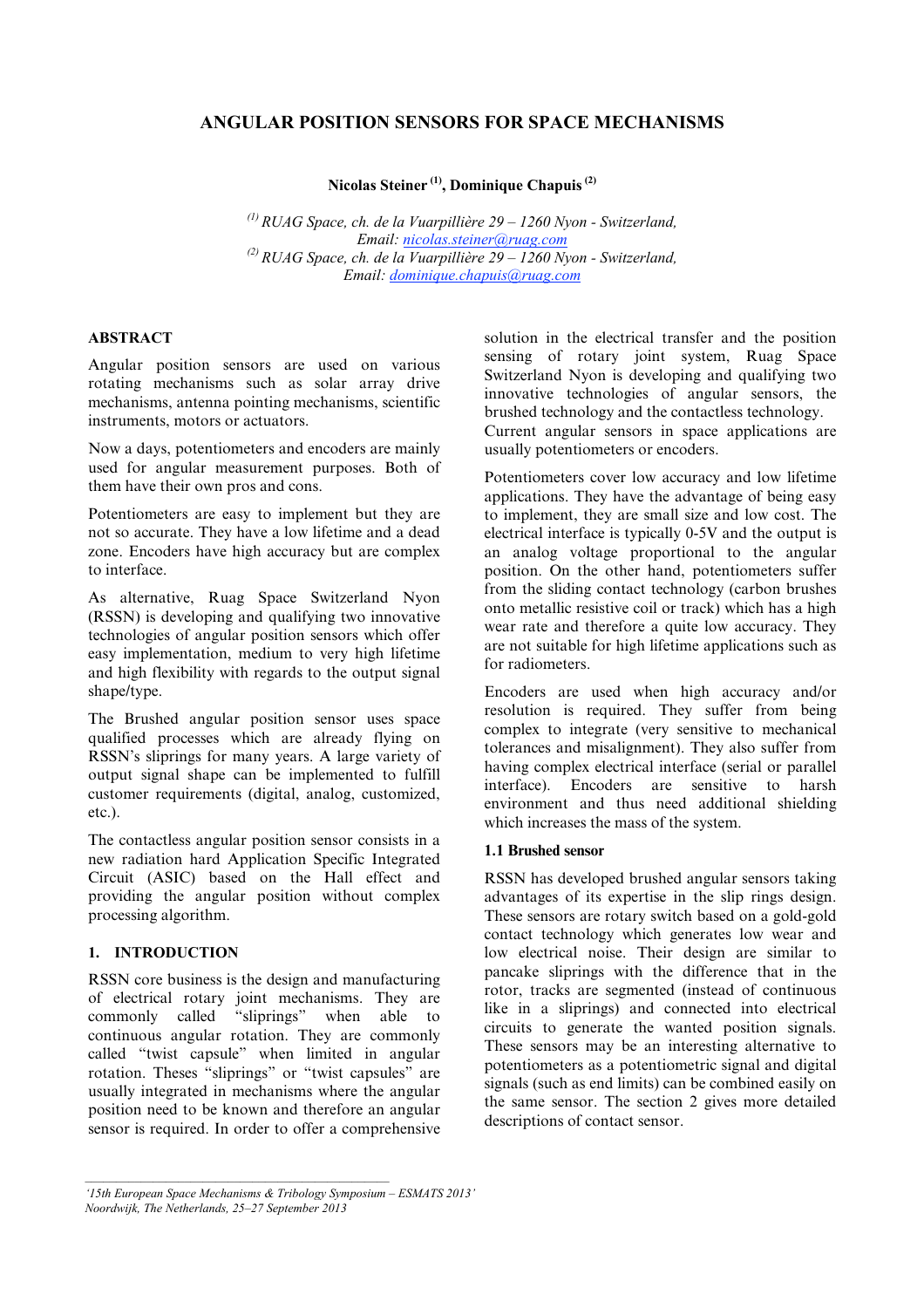### **1.2 Contactless sensor**

For the contactless technology, one ASIC is developed and qualified. This ASIC combines advantage of potentiometers (simple electrical and mechanical interface, radiation hard and small size) as well as advantage of encoders (high resolution).

Its measurement principle is based on the measurement of the direction of a magnetic field generated by a permanent magnet. Unlike commercial angular sensors that use 2 axis sensitive Hall structure, RUAG technology is based on a circular sensitive structure which provides directly the angular position (analog voltage and digital output compliant with SPI standard) without the use of complex algorithm (then Digital Signal Processing). These DSPs increase the complexity of the surrounding electronics and makes the entire system more sensitive to harsh environments and more expensive. The section 3 gives a more detailed description of the contactless sensor.

In addition, a trade off of brushed sensor technology and contactless sensor technology is presented in section 4.

### **2. BRUSHED SENSOR**

### **2.1 Principle**

The brushed angular sensor technology is based on the rotary switch principle. The sensing element or output of the sensor is the brush wire sliding over a segmented track. Because the track segments belong to different electrical circuits, the electrical values of the sensing brush wire changes according the segment in contact.

In the switch analogy:

- the brush wire corresponds to the output of a Single Pole switch and is the output of the sensor.
- the different electrical circuits corresponds to the input ports of the switch. The number of circuits determines the number of electrical level on the output. They may be interconnected to the rotor or rerouted to the sensor stator through a continuous track and an additional brush.
- The tracks segments determine the number and the locations of the switching.



Figure 1. *Mechanical representation of the sensor* 

On the rotor and on the stator, PCBs are used to provide the mechanical support and for the interconnection of the electrical circuits needed for the operation of the sensor.



Figure 2. *Brushed sensor block diagram* 

The gaps between the segments are designed so that the wire brush remains always connected to at least one segment. During the transitions, the wire brush is connected to both the next and previous segments. This has the following consequence:

- Thanks to the metal to metal contact and the brush and tracks geometry, the transition is punctual and repeatable.
- During the transition the wire brush doesn't touch the substrate preventing the smearing of insulator material on the tracks.
- The electrical transition is a "Make-Before-Brake" (MBB) switching. Thus the electrical circuit design must consider punctual shortcircuit between segments.
- The contacts of the wire brush during the transition limits the maximum angular velocity.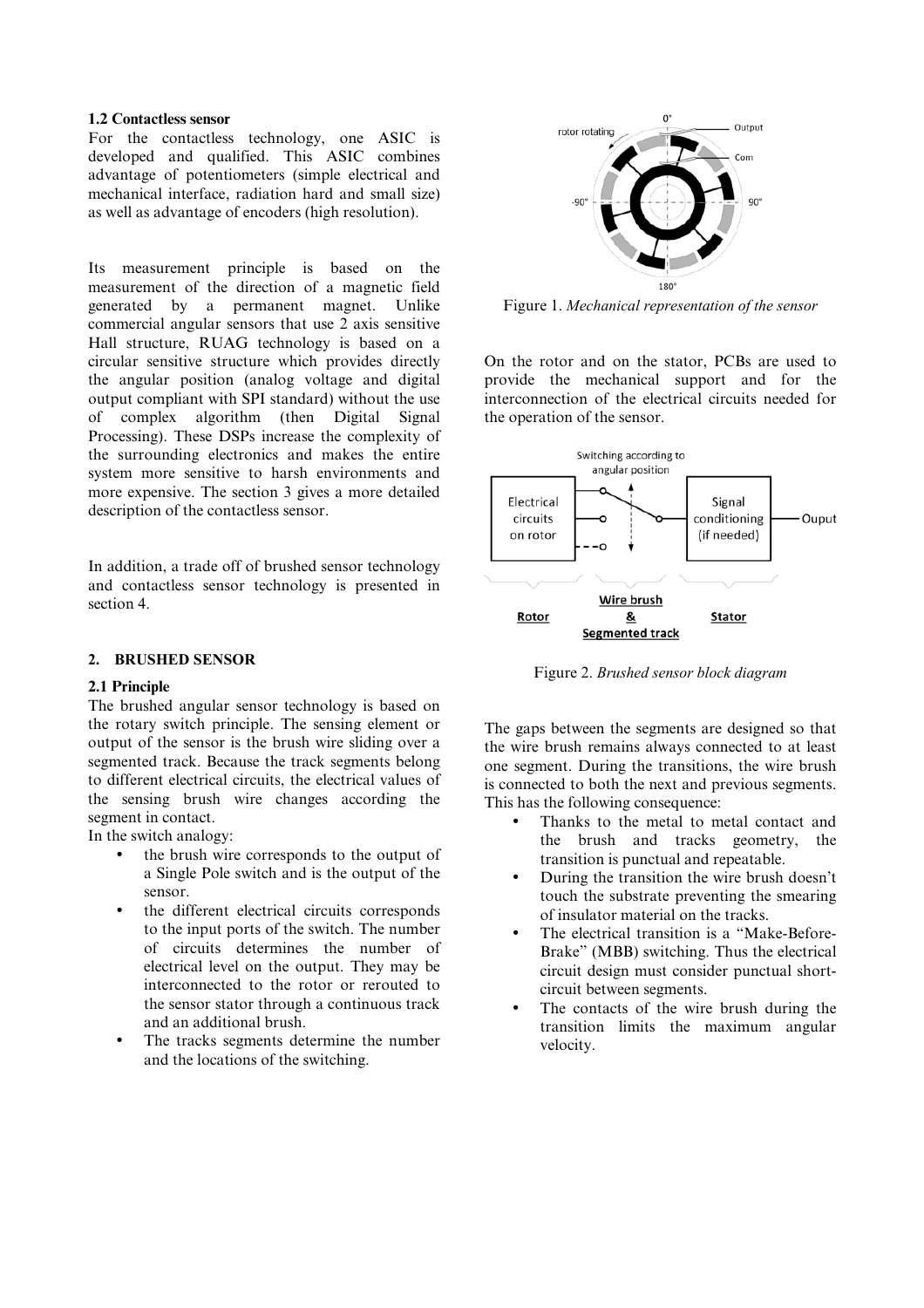In order to achieve good performances, the electromechanical operating principle of the sensor implies to have an accurate location of the rotor wrt. the sensing brush tip. This implies:

- Parts manufactured and assembled with tight tolerances
- The mechanical bearing of the rotor must be accurate.

Any deviations will impact the accuracy and then the performances of the sensor.

Brushed sensors may be also bearing less, resulting to a very simple mechanism. In this case, the rotor location (thus the final performance) depends on the tolerances of the sensor interface.

#### **2.2 Output signals**

The combination of the rotary switch and the flexibility of PCB for the implementation of electrical circuits allows the implementation of several output signals on the same rotor. In addition electronic filter can be easily added on the stator.

Different electrical quantity (e.g. electrical continuity, impedance, current and voltage) may be used depending on the application.

Independently from the electrical quantity chosen for the output signal, the signal shapes have the following characteristics:

- o The signal is constant over each segment leading to a step shaped signal
- o The number of segments is limited by the minimum segment length.

Below are the typical signal implemented on the brushed sensors:

- **Open/Closed contact (digital)**, the angular sensor acts as a switch and is connected to a digital input through a pull-up resistor. The corresponding switch is a SPDT (Single Pole Double Throws) where the  $1<sup>st</sup>$  input is connected to a fixed potential, while the 2nd input has a floating potential. For EMC reasons, the 2nd input may also be connected through a resistor of high impedance to the 1<sup>st</sup> input to allow the electrical charge dissipation. This is the simplest configuration of the sensor as it requires only 2 tracks (1x segmented, 1x continuous). The typical signal shapes in this configuration are:
	- o **Angle sign**
	- o **Incremental**
	- o **Limit switch**



Figure 3. *Digital signal electrical diagram* 



- **Voltage output (analog),** different electrical voltage are generated with a voltage divider. The corresponding switch is a SPNT (Single Pole N Throws) where the number of throws depends on the number of voltage levels required. As the voltage divider is implemented on the rotor, the sensor needs three ports (three tracks): 1x output, 1x power supply and 1x common (0V). The main application of the output voltage is:
	- o **Step potentiometer**
	- o In addition of the ramp shape, various different signal shapes may be implemented.

Note : Step potentiometer signals differ from regular potentiometer signals :

- Step potentiometers have discrete voltage output.
- Step potentiometers can be implemented without any dead zone.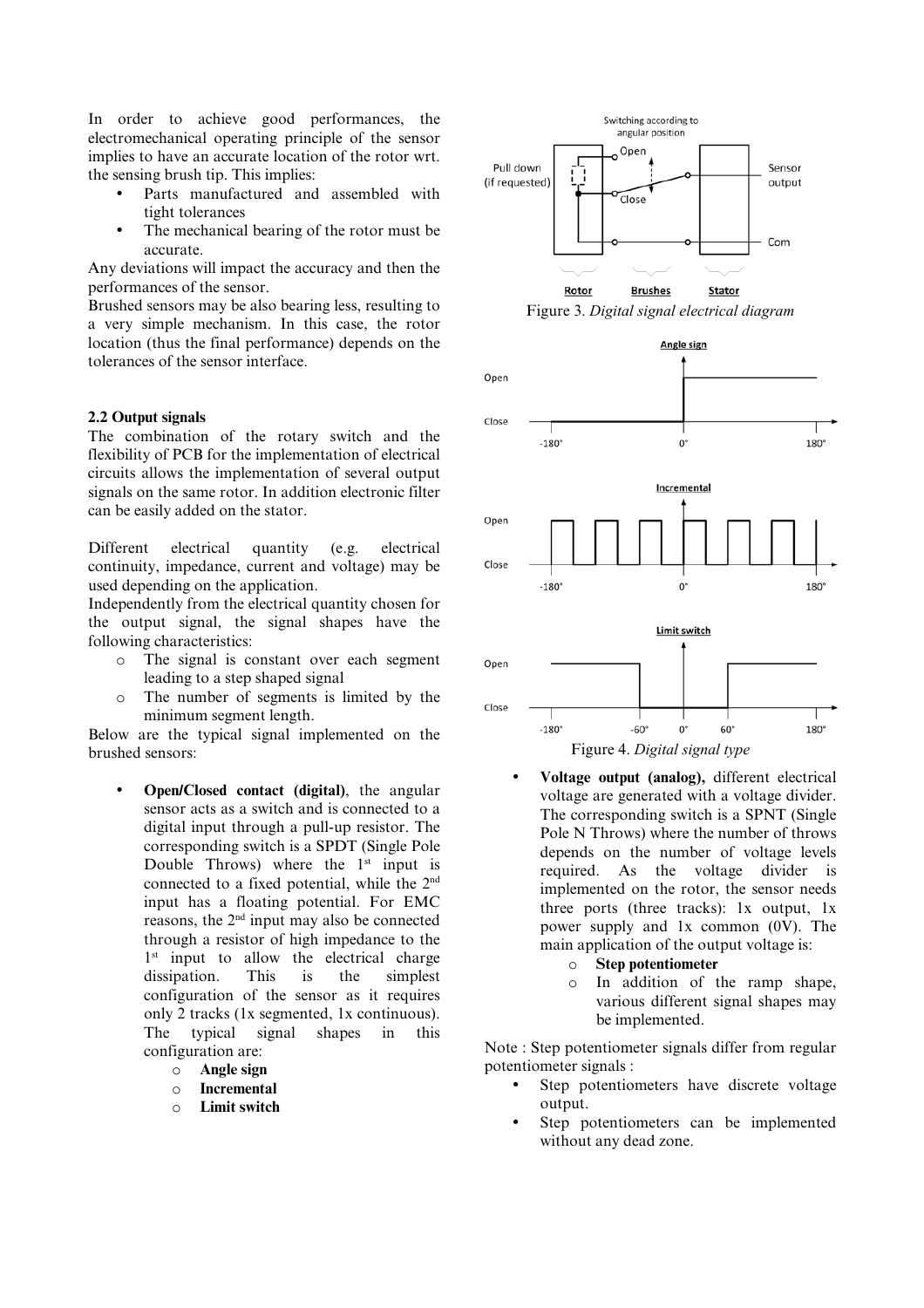

Figure 5. *Analog signal electrical diagram* 



### **2.3 Application example**

A brushed angular sensor (G3AAS) has been developed for the 3rd generation of Solar Array Drive Mechanism (SADM) for the SpaceBus satellites platform. This sensor is a bearing less sensor mounted on the back of the SADM.

It is electrically redundant and includes three signals outputs:

- 1. Angle Sign (Digital)
- 2. Incremental (Digital)
- 3. Step potentiometer (Analog)

## **2.4 G3 AAS BBM performances**

A bread board model (BBM) of the G3 AAS has been manufactured with a geometry and materials that are representative of the Qualification Model (QM) excepted for:

- o the PCBs are industrial grades.
- o the resistors are industrial grades.
- o the signal characteristics may change upon the final application needs.
- o the gold platting.

The mass and dimension of the BBM is given below:

| <b>Parameters</b>       | <b>Values</b>      |
|-------------------------|--------------------|
| <b>Housing Diameter</b> | $O$ 93mm           |
| Height                  | 17.8 <sub>mm</sub> |
| Mass with wires         | 91 gr              |

Table 1 *G3 AAS BBM Dimensions*



Figure 7. *G3 AAS BBM, without housing, on the test bench*

The BBM performances tests have been performed with the conditions below:

| <b>Parameters</b>          | <b>Values</b>                |  |
|----------------------------|------------------------------|--|
| Pressure                   | Atmospheric Pressure         |  |
| Temperature                | Room Temperature             |  |
| Reference sensor           | Heidenhain ROD 486           |  |
|                            | (accuracy $0.0036^{\circ}$ ) |  |
| Acquisition system         | National instruments:        |  |
|                            | cRIO 9075                    |  |
|                            | (Real time DAQ system)       |  |
|                            | NI-9401 (DI module)          |  |
|                            | NI-9205 TBC (AI module)      |  |
| Sensor interface           | Run-out 0.01mm               |  |
| Maximum operating velocity | 1 <sub>rpm</sub>             |  |
| Table 2C2A4C               |                              |  |

Table 2 *G3 AAS Test conditions*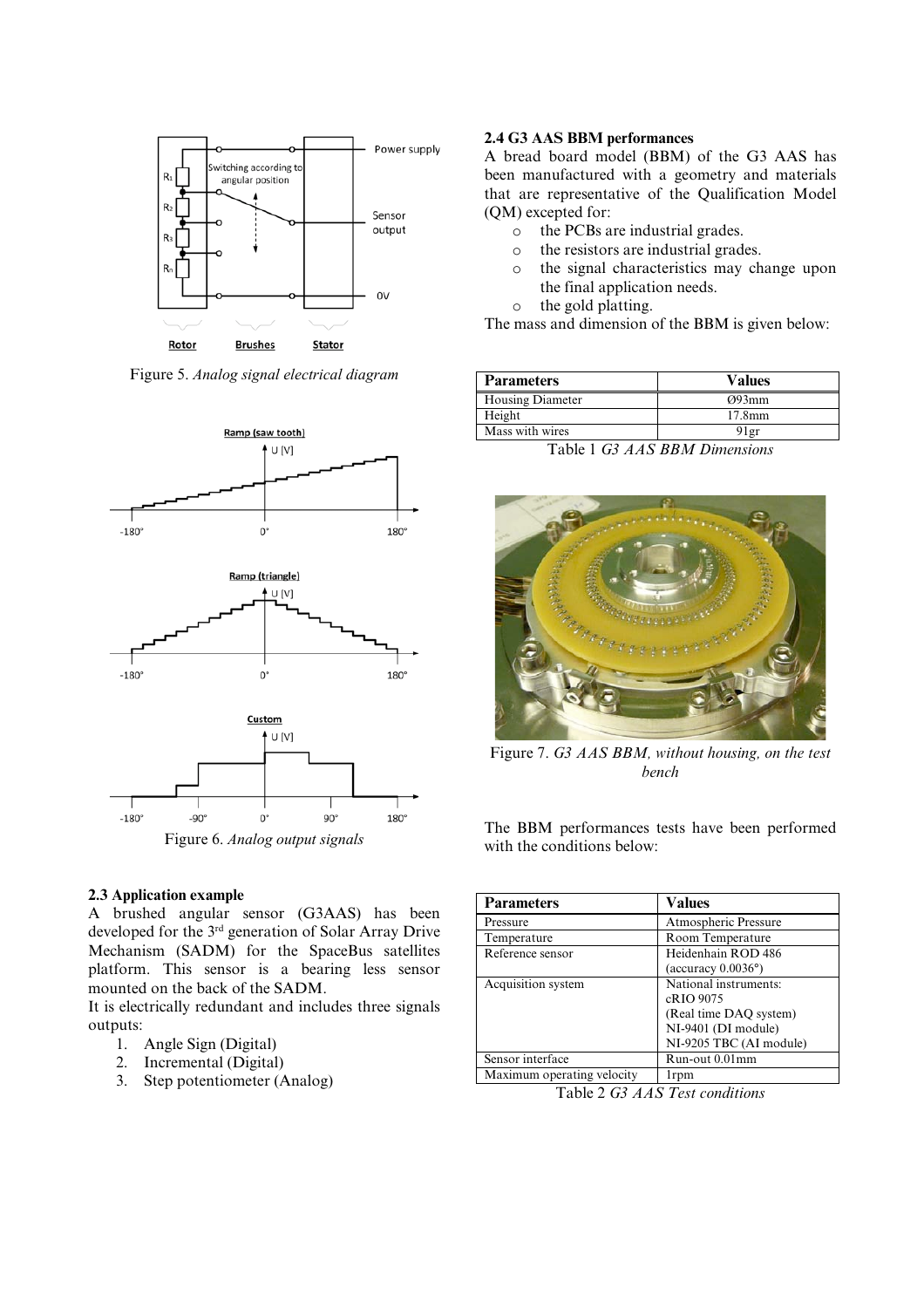The performances measured on the BBM are reported below. The incremental signal has a relatively good resolution, because the tracks segments corresponding to the open contact state are not connected. The step potentiometer signal has a lower resolution limited by the number of resistors needed to generate the voltage levels and their interconnections with the segment.

| Digital Signal (Angle Sign & Incremental signals) |                                                 |  |
|---------------------------------------------------|-------------------------------------------------|--|
| <b>Parameters</b>                                 | Values                                          |  |
| <b>Transition times</b>                           | $<$ 220 $ms$                                    |  |
| Repeatability                                     | From $\pm 0.016^{\circ}$ to $\pm 0.029^{\circ}$ |  |
|                                                   | (track radius dependent)                        |  |
| Accuracy                                          | $\pm 0.1^{\circ}$                               |  |
| Incremental Resolution                            | 240 inc/turn                                    |  |

Table 3 *G3 AAS BBM digital signal performances* 



Figure 8*. Measured BBM incremental signal* 

| Analog Signal (Step potentiometer signal) |                                  |  |
|-------------------------------------------|----------------------------------|--|
| <b>Parameters</b>                         | Values                           |  |
| Repeatability                             | $\pm 0.06^{\circ}$ (track radius |  |
|                                           | dependent)                       |  |
| Angular Resolution                        | 72 inc/turn                      |  |
| Voltage levels                            | 72                               |  |
| Max output voltage                        | 5.09V                            |  |
| Output voltage noise RMS                  | 0.9 <sub>m</sub> V               |  |

Table 4 *G3 AAS BBM analog signal performances*



Figure 9*. Measured BBM step pot signal* 

### **2.5 Discussion**

The performances measured on the BBM might differ from those of the QM due to the following reasons:

- The quality of space grade PCBs and resistors foreseen on the QM are higher than the components used on the BBM. This might improve slightly the accuracy on the OM.
- The tolerances of the SADM/G3 AAS interface might have a lower tolerances than the BBM test setup. This might change the performance of the sensor
- The thermal environment and the wear might have an impact on the performance as well.

The performances of the BBM give the order of magnitude of the final performance of the QM, but the final performance of the G3 AAS will be known only at the end of the qualification test campaign.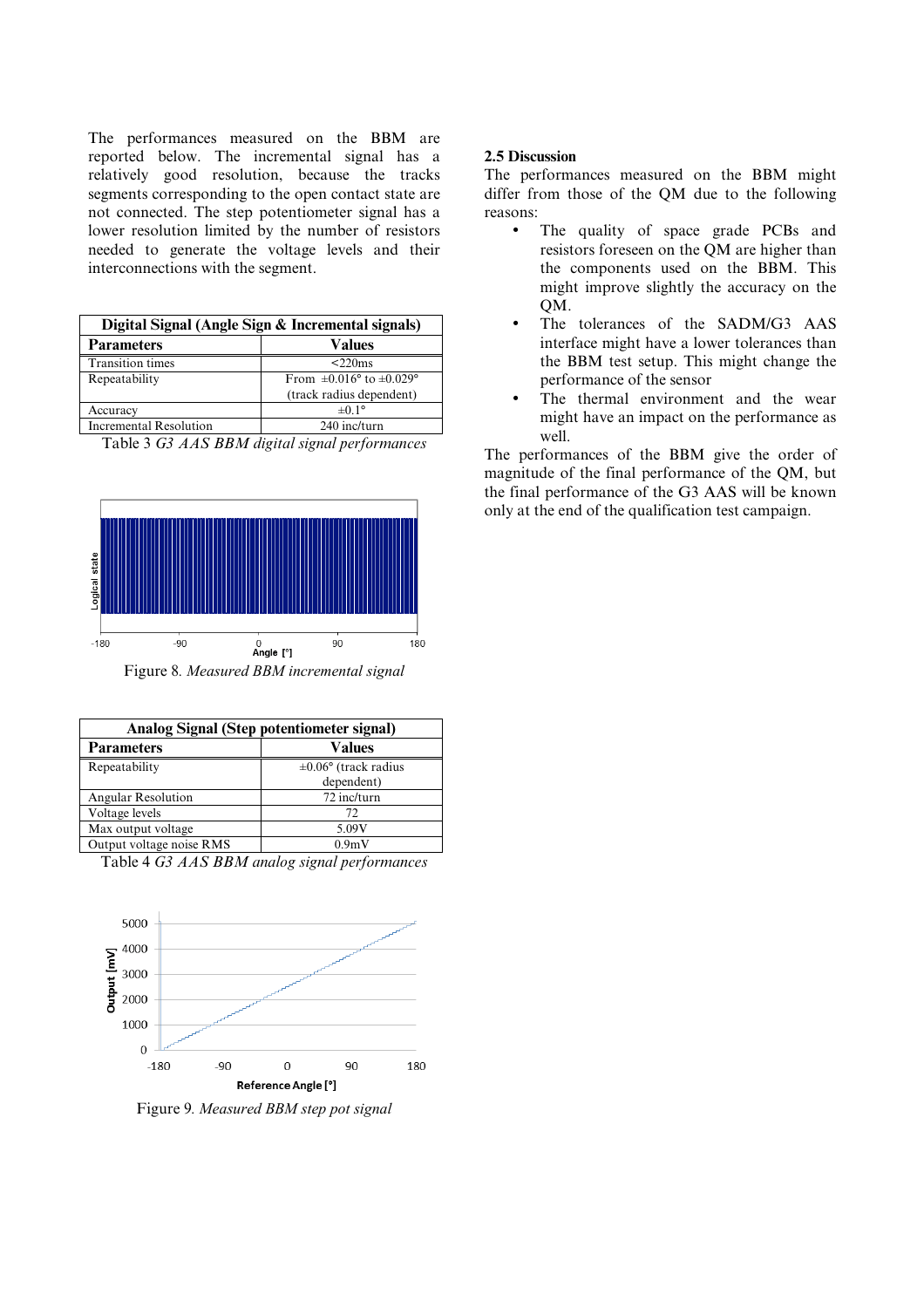### **3. CONTACTLESS SENSOR**

#### **3.1 Principle**

A scheme of the sensor operating principle and its design is presented here after.



Figure 10*. Operating principle (left) Sensor design principle (right)* 

The full sensor consists of a sensing circular structure with signal conditioning and readout interface as well as a permanent magnet (standard magnets or custom magnet such as Halbach structure).

#### Sensing element

The sensing element is an n-doped ring with N contacts equally distributed on the ring surface. By the mean of switches, each contact can be connected to the current source, to the ground or to the voltage amplifier.

To perform measurements, 5 adjacent contacts are grouped in 5 **C**ontacts **V**ertical **H**all elements (5CVH). The current is injected trough the outer contacts and collected in the middle contacts. The voltage difference between the two remaining contacts (the Hall voltage  $V_H$ ) is proportional to one component of the in-plane magnetic field.



Figure 11. *Integrated hall structure*

#### Measurement sequence

At a time t, a series of 5 next to each other contacts are connected in such a way to form a 5CVH. On a perfect device, the output voltage is proportional to B·cos( $\alpha$ ), where  $\alpha$  is the angle between **n** (a unitary vector normal to the middle contacts of the 5CVH) and **B.** At each clock time, the 5CVH elements is shifted by one contact and the Hall voltage B·cos( $\alpha+2\pi/n$ ). Over a full turn, the Hall voltage exhibits a sine function with its amplitude proportional of the in-plane field and its phase equal to the field direction. The information about the field direction is contained in the first harmonic over a full turn period.



Figure 12. *One step of the acquisition*

#### Signal processing and implementation

The selected technology for the sensor implemention is a conventional CMOS 0.35-µm high-voltage technology. The supply voltage is 3.3 V. The sensing part is composed of an n-well ring with 64 n-doped contacts. The ring is formed by a deep n-well layer with about 6  $\mu$ m of depth. The ring outer diameter is 50  $\mu$ m. The ring width, contact number, size and shape were determined by optimizing the sensitivity using finite element calculations. A logic circuit ensures the correct switching sequence. There is 256 (4 x 64) measurement steps per full measurement sequence.



The processing to extract the angle is based on the phase measurement between the detected signal (5) and the reference signal (2). Switches realized by NMOS transmission gates connect the sensing structure to the bias circuit or Differential Difference Amplifier (DDA). The bias current generated in the bias circuit is derived from a bandgap cell. Oscillator, Logic and Divider blocks are realized by digital standard cells available from the foundry. The DDA, Band-Pass Filter (BPF) and Comparator (COMP) are optimized for low-noise, wide temperature range. The output signal is available in three different forms:

- Pulse Width Modulation (PWM)
- Serial Peripheral Interface (SPI)
- Analog output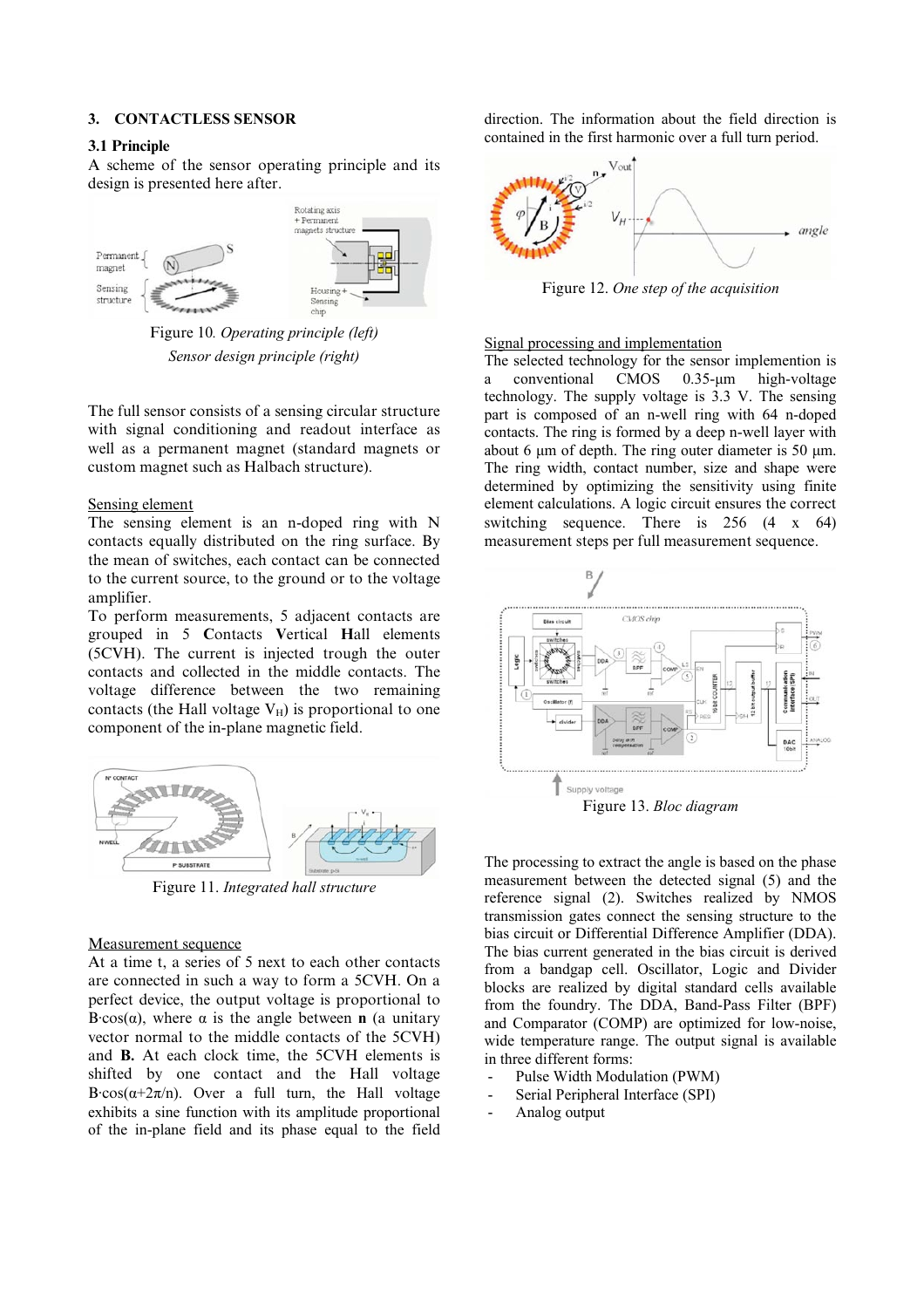#### **3.2 Test campaign and test results**

The development and testing of this angular sensor has been conducted in different phases.

The first phase consists in the validation of the measurement concept by designing and testing a none fully space compliant sensor. Especially, at this level, the sensor is not radiation hard.

The second phase consists in implementing the radiation hard structure and integrating the chip in its final packaging.

The packaging which has been selected is an LCC16 nonmagnetic package which is presented here after :



Figure 14. *LCC16 Package*

Within this second phase, 2 versions of the sensors are designed and tested:

Version 6.7

Dedicated to medium speed and medium resolution applications.

Version 6.8

Dedicated to low speed and high resolution applications. This sensor is exactly the same than version 6.7 excepted that a filter has been implemented on the analog output in order to improve the resolution of the sensor.



Figure 15. *Low pass filter on sensor v6.8*

The second phase test campaign is not a full qualification of the sensor, but only a pre-evaluation test campaign, which includes the following tests :

- Encapsulation tests
- Functional tests under ambient condition

Thermal tests (powered ON and powered OFF) TID (Total Ionization Dose)

Typical output of the sensor version 6.7.



Figure 16. *Sensor v6.7 analog output signal*







Figure 18. *Sensor v6.7 output standard deviation*

Typical output of the sensor version 6.8.





Figure 20. *Sensor v6.8 output error*